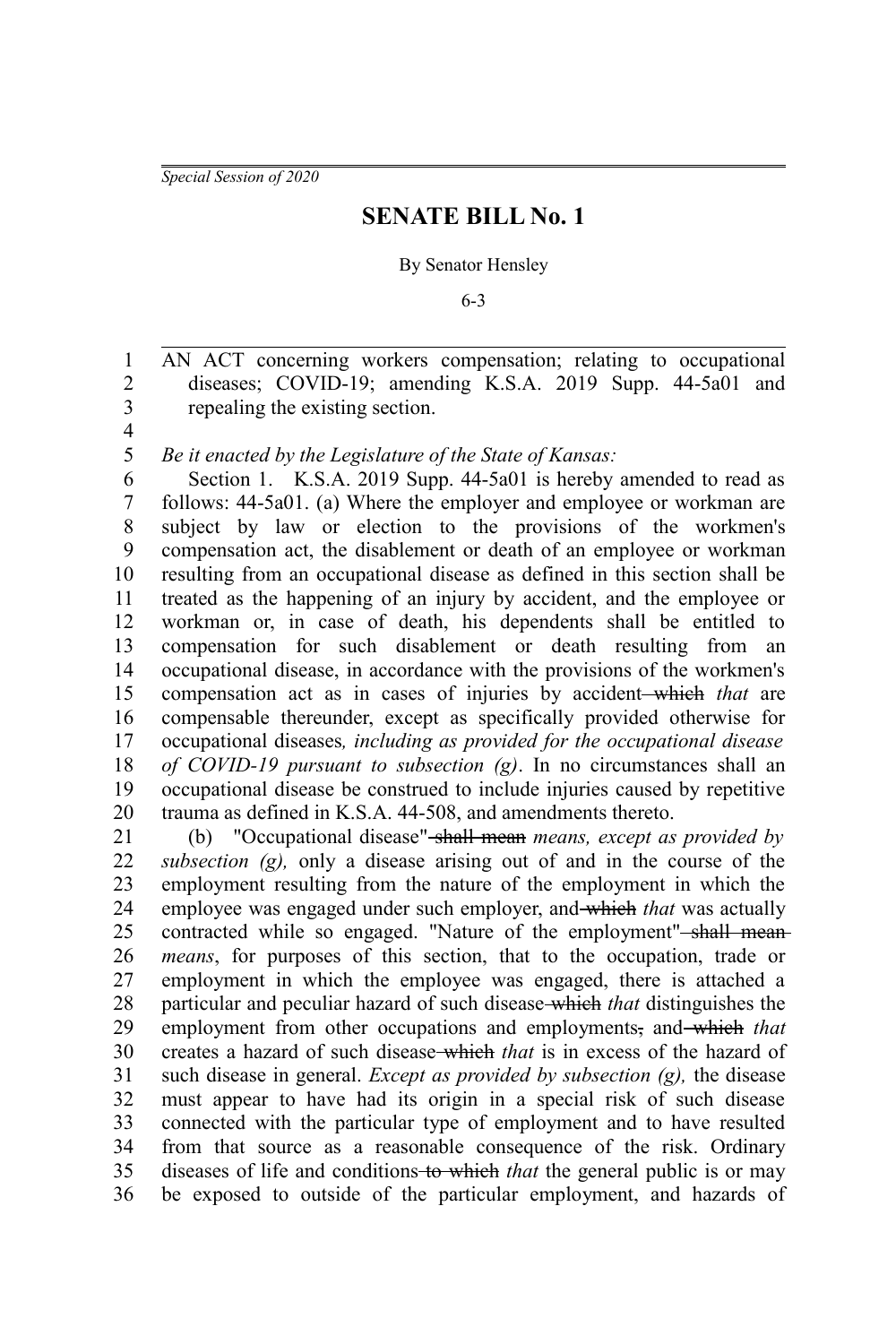$SB1$  2

diseases and conditions attending employment in general, shall not be compensable as occupational diseases, except that compensation shall not be payable for pulmonary emphysema or other types of emphysema unless it is proved, by clear and convincing medical evidence to a reasonable probability, that such emphysema was caused, solely and independently of all other causes, by the employment with the employer against whom the claim is made, except that, if it is proved to a reasonable medical probability that an existing emphysema was aggravated and contributed to by the employment with the employer against whom the claim is made, compensation shall be payable for the resulting condition of the workman, but only to the extent such condition was so contributed to and aggravated by the employment. 1 2 3 4 5 6 7 8 9 10 11 12

(c) In no case shall an employer be liable for compensation under this section unless disablement results within one year or death results within three years in case of silicosis, or one year in case of any other occupational disease, after the last injurious exposure to the hazard of such disease in such employment, or, in case of death, unless death follows continuous disability from such disease, commencing within the period above limited, for which compensation has been paid or awarded or timely claim made as provided in the workmen's compensation act, and results within seven years after such last exposure. Where payments have been made on account of any disablement from which death shall thereafter result such payments shall be deducted from the amount of liability provided by law in case of death. The time limit prescribed by this section shall not apply in the case of an employee whose disablement or death is due to occupational exposure to ionizing radiation. 13 14 15 16 17 18 19 20 21 22 23 24 25 26

(d) Where an occupational disease is aggravated by any disease or infirmity, not itself compensable, or where disability or death from any other cause, not itself compensable, is aggravated, prolonged, accelerated or in any wise contributed to by an occupational disease, the compensation payable shall be reduced and limited to such proportion only of the compensation that would be payable if the occupational disease were the sole cause of the disability or death, as such occupational disease, as a causative factor, bears to all the causes of such disability or death, such reduction in compensation to be effected by reducing the number of weekly or monthly payments or the amounts of such payments, as under the circumstances of the particular case may be for the best interest of the claimant or claimants. 27 28 29 30 31 32 33 34 35 36 37 38

(e) No compensation for death from an occupational disease shall be payable to any person whose relationship to the deceased employee or workman arose subsequent to the beginning of the first compensable disability save only to afterborn children. 39 40 41 42

(f) The provisions of K.S.A. 44-570, and amendments thereto, shall 43